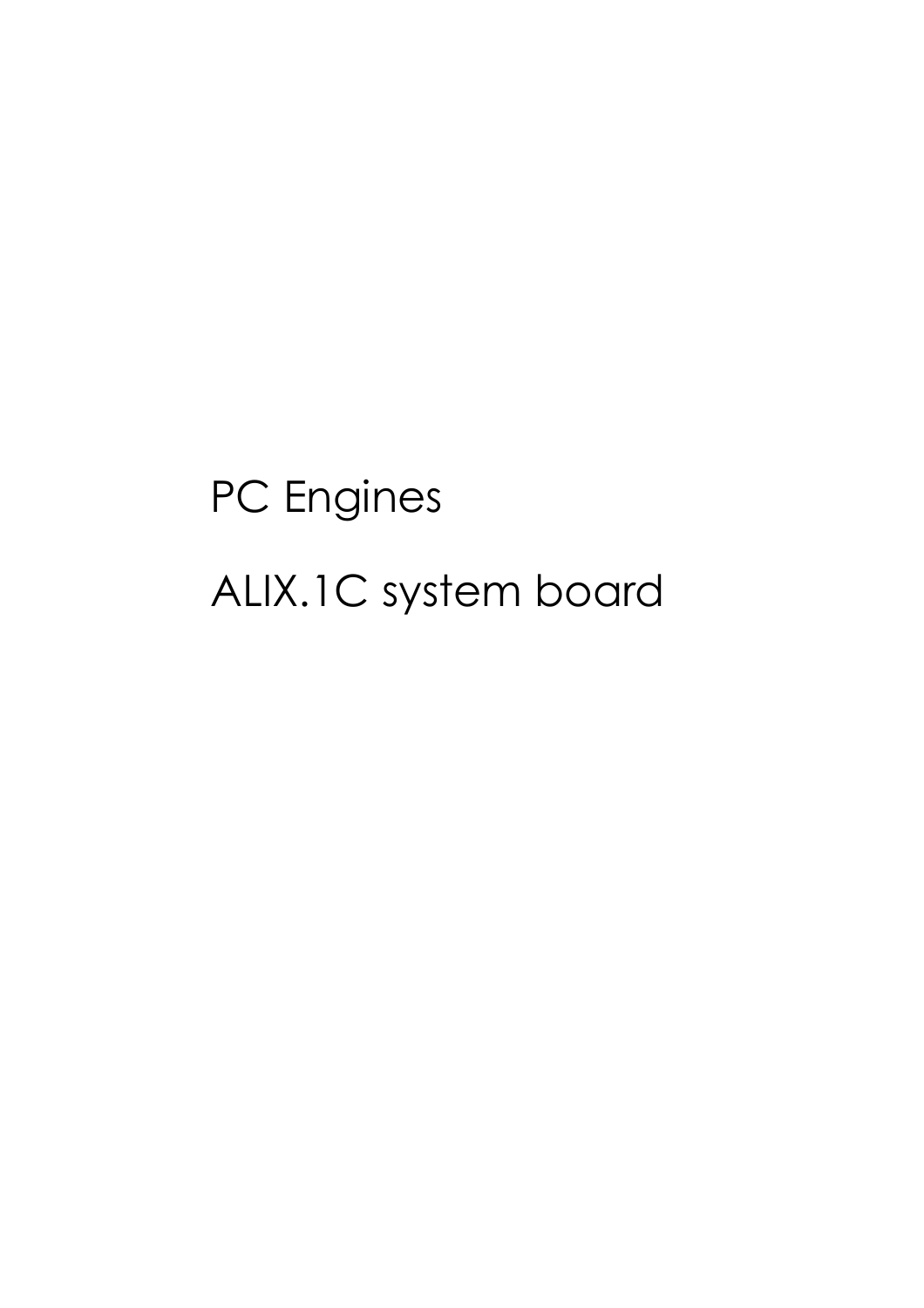2007 PC Engines GmbH. All rights reserved.

PC Engines GmbH pdornier@pcengines.ch www.pcengines.ch

tinyBIOS and PC Engines are trademarks of PC Engines GmbH. All other marks and brands are property of their respective owners.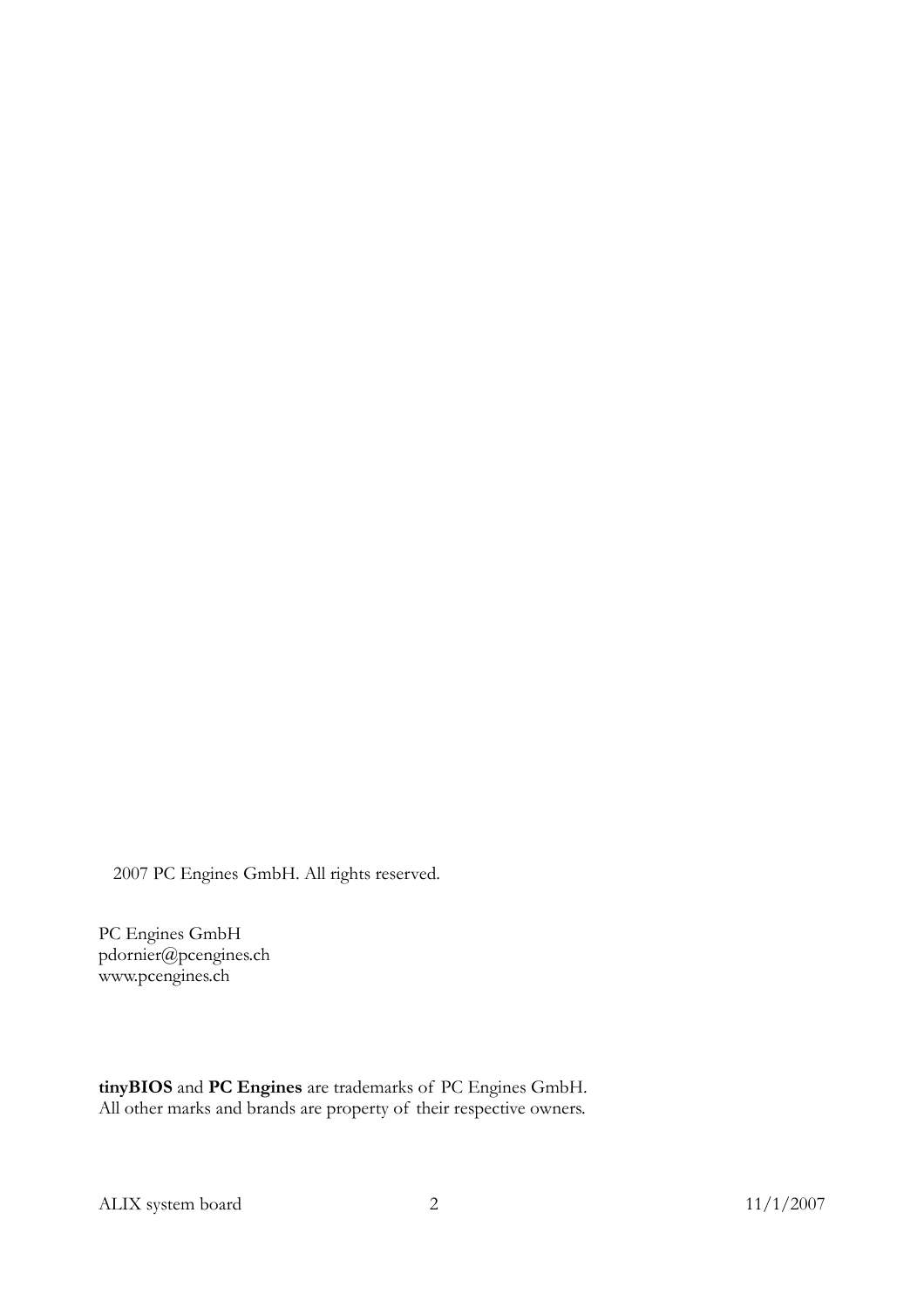# Table of contents

| Federal Communications Commission Statement                | $\overline{4}$ |
|------------------------------------------------------------|----------------|
| CE Declaration of Conformity                               | $\overline{4}$ |
| Compliance information                                     | $\overline{4}$ |
| Recycling / disposal                                       | 5              |
| Introduction / features                                    | 6              |
| OEM options                                                | 6              |
| Technical data                                             | 8              |
| Known bugs                                                 | 8              |
| Getting started                                            | 8              |
| Setup options                                              | 8              |
| Connecting a CD-ROM or DVD drive                           | 8              |
| Support                                                    | 8              |
| Damn Small Linux - Not (DSL-N)                             | 9              |
| Debian Linux (Etch)                                        | 9              |
| FreeBSD                                                    | 9              |
| iMedia Linux                                               | 9              |
| FreeDOS, MS-DOS 5.0                                        | 9              |
| <b>NetBSD</b>                                              | 9              |
| OpenBSD                                                    | 9              |
| Ubuntu Linux                                               | 10             |
| Windows XP Home                                            | 10             |
| ALIX connector pinouts - from left to right, rear to front | 11             |
| POST codes                                                 | 20             |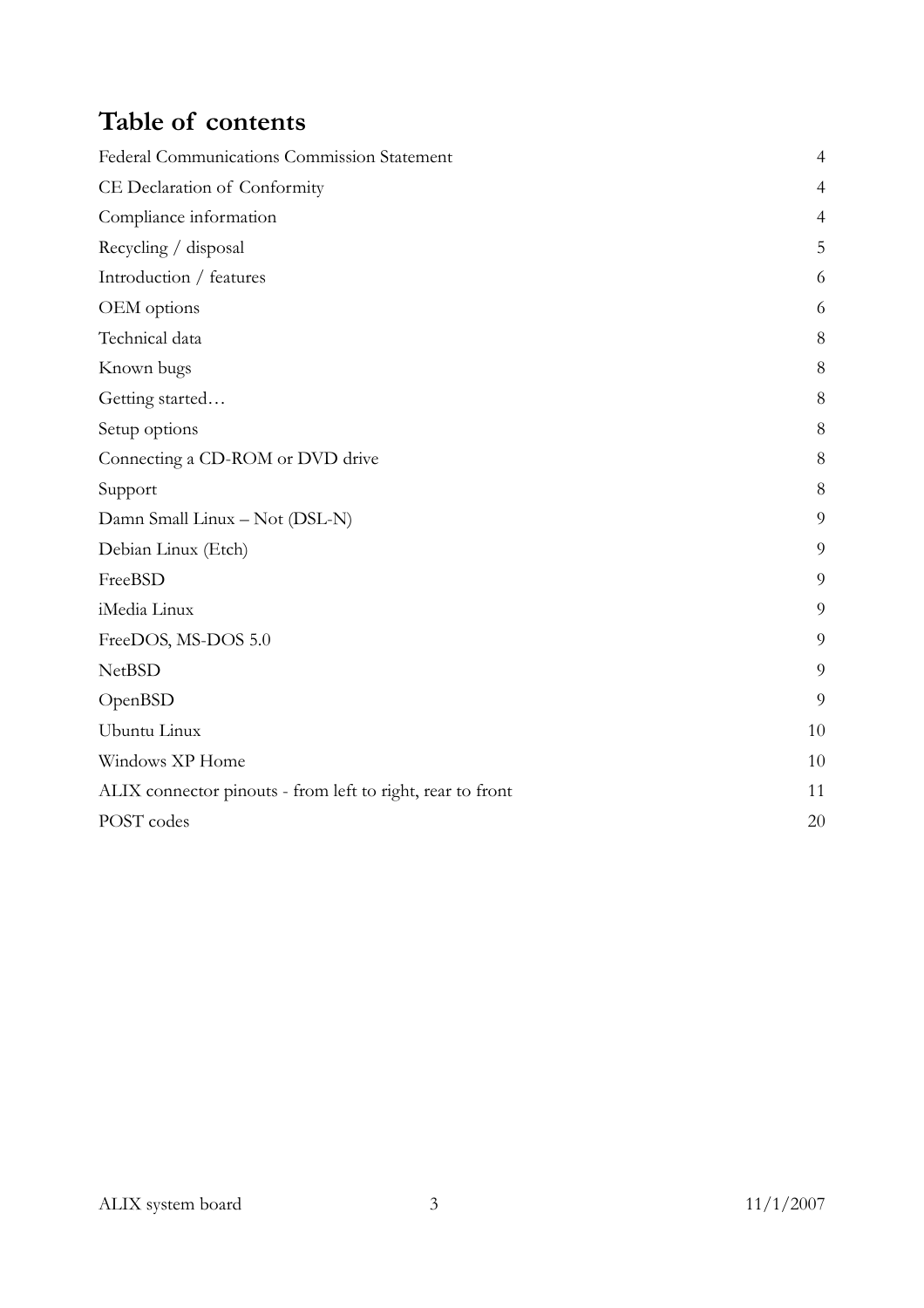### Federal Communications Commission Statement

This device complies with Part 15 of the FCC Rules. Operation is subject to the following two conditions: (1) this device may not cause harmful interference, and (2) this device must accept any interference received, including interference that may cause undesired operation.

This equipment has been tested and found to comply with the limits for a Class B digital device, pursuant to Part 15 of the FCC Rules. These limits are designed to provide reasonable protection against harmful interference in a residential installation. This equipment generates, uses and can radiate radio energy. If this equipment is not installed and used in accordance with the manufacturer's instructions, it may cause harmful interference to radio communications. However, there is no guarantee that interference will not occur in a particular installation. If this equipment does cause harmful interference to radio or television reception, which can be determined by turning the equipment off and on, the user is encouraged to correct the interference by one or more of the following measures:

- Reorient or relocate the receiving antenna.
- Increase the separation between the equipment and receiver.
- Connect the equipment to an outlet on a circuit different from that to which the receiver is connected.
- Consult the dealer or an experienced radio/TV technician for help.

This board is designed for installation in a shielded enclosure (metal or plastic with conductive coating). Shielded cables are required on LAN and serial ports to assure compliance with FCC regulations.

A copy of the test report will be provided on request.

### CE Declaration of Conformity

We, PC Engines GmbH, declare that ALIX1.C, when installed in the mini-box M200 metal enclosure, is in conformance with:

- EN 61000-6-3 (2005) (emissions, residential and industrial)
- EN 61000-6-2 (ESD, susceptibility, residential and industrial)

The unit under test is in conformity with the standards mentioned above.

A copy of the test report will be provided on request.

### Compliance information

For FCC, ALIX has been tested as a CPU board, installed in an enclosure, with the top cover removed. No further testing should be required if the board is used with other FCC tested modular components. Please see http://www.fcc.gov/oet/ for more details. The responsible party for FCC is the importer.

Testing for CE mark must be done at the level of the complete product, possibly including the wireless cards. Please contact PC Engines for assistance and documentation.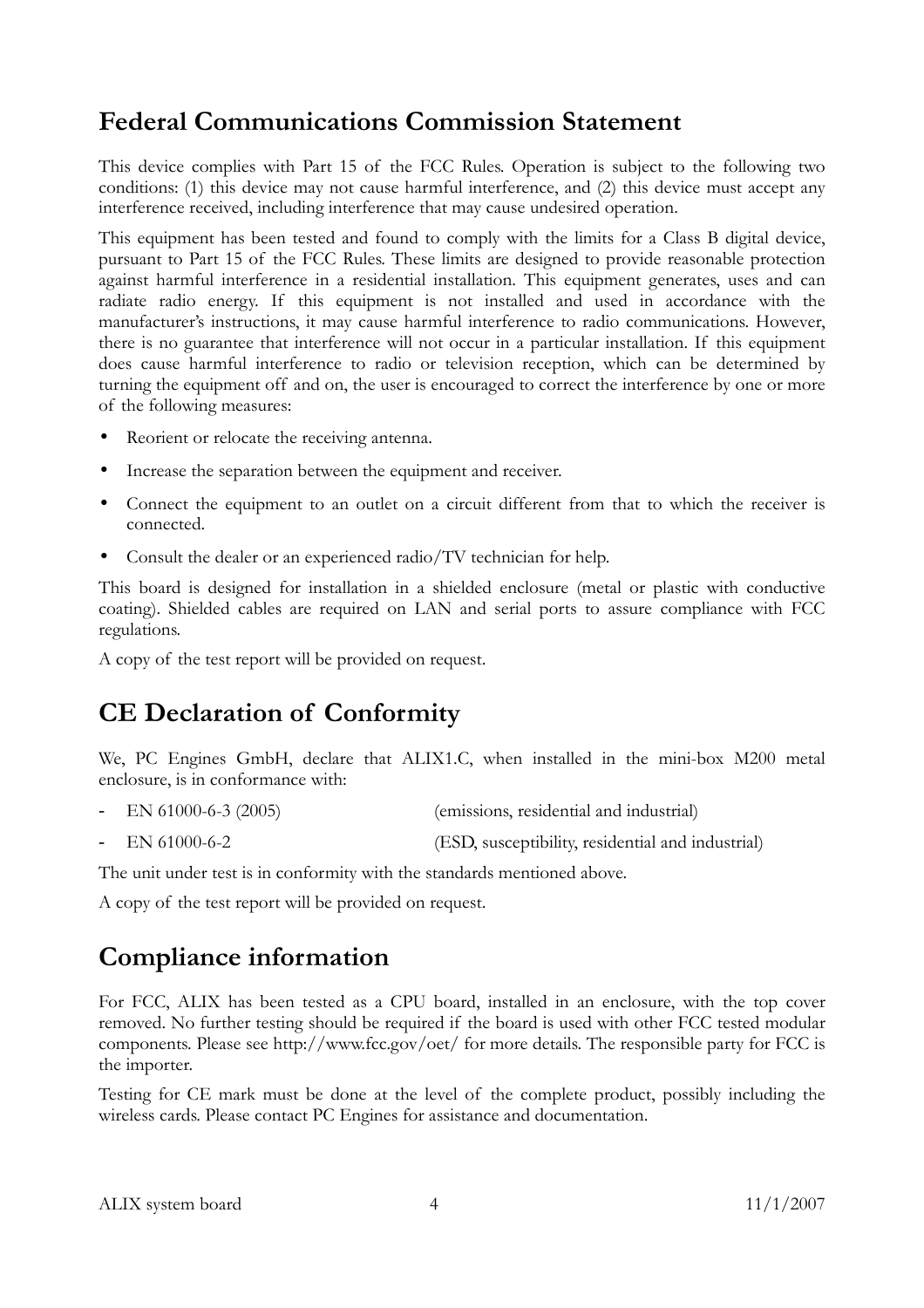For satisfactory resistance to electrostatic discharge events (ESD), the ALIX board should be grounded (e.g. through the mounting holes, or the serial port connector).

# Recycling / disposal



Do not discard electronic products in household trash ! All waste electronics equipment should be recycled properly. Actual procedures depend on your country.

#### Information for the recycler:

Remove lithium battery from the socket for separate recycling.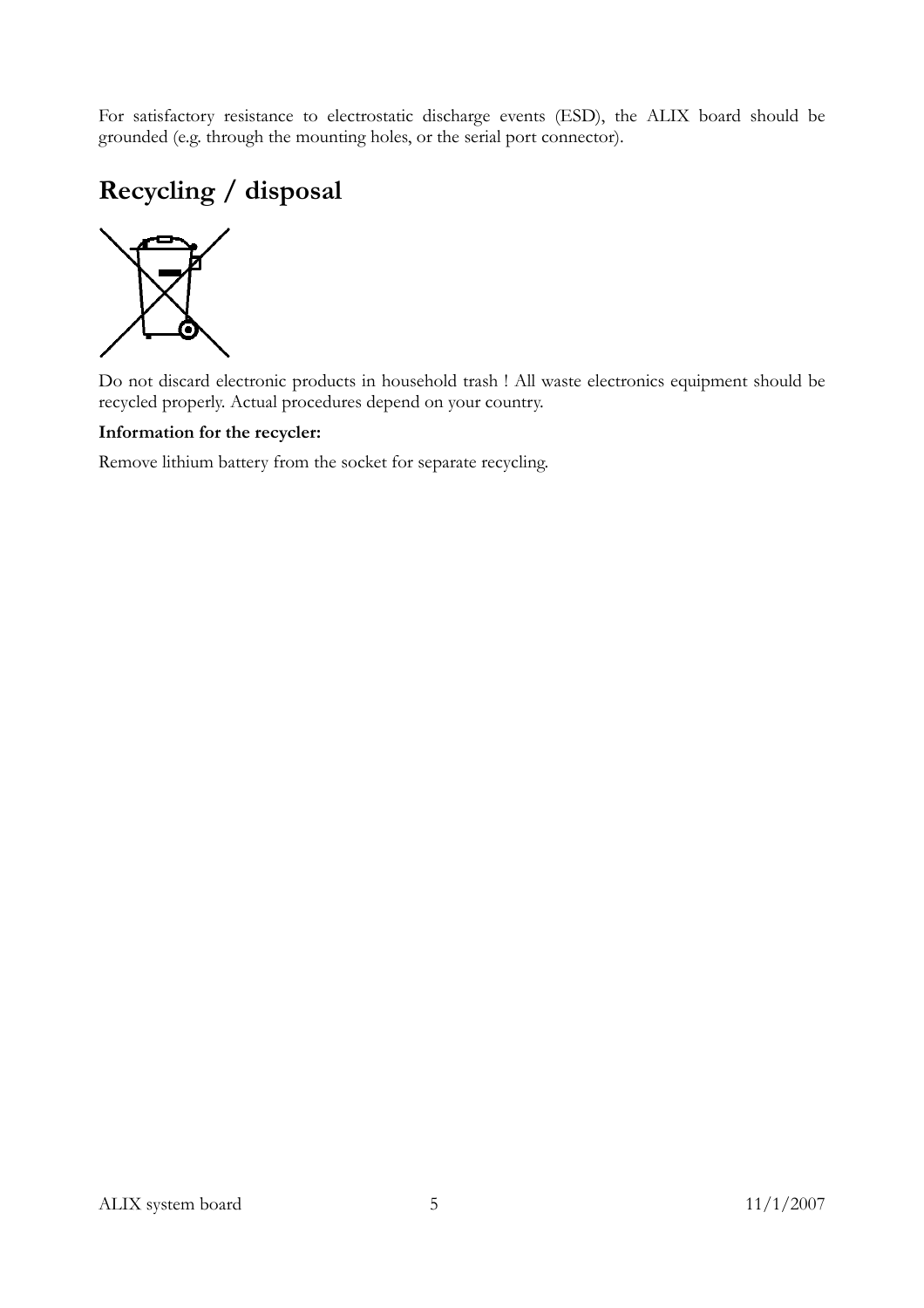# Introduction / features

ALIX is a miniITX form factor system board optimized for thin clients and embedded applications.

- AMD Geode LX CPU, 500 MHz (LX800) 5x86 CPU,
- 256 KB cache (64K data + 64K instruction + 128K L2)
- 1 Ethernet channel (Via VT6105M)
- 1 miniPCI + 1 PCI socket  $(3.3V)$  for 802.11 wireless cards and other expansion
- 256 MB DDR SDRAM, 64 bit wide for high memory bandwidth
- 512 KB flash for Award system BIOS.
- CompactFlash + 44 pin IDE header for user's operating system and application
- 12V DC supply through DC jack
- 2 serial port (DB9 male  $+$  10 pin header)
- 1 parallel port (26 pin header)
- Combined PS/2 keyboard + mouse port
- VGA port
- 4 USB 2.0 ports (2 on rear panel connector  $+ 2$  on 10 pin header)
- AC97 audio codec (line in / line out on board, headphone + mic on 10 pin header)
- Header for LPC bus (use for flash recovery or I/O expansion)
- GPIO header for user expansion
- Optional header for TFT LCD interface, I2C bus
- Front panel header for power switch, reset, hard disk and power LED
- Buzzer for "beeps"
- Socketed RTC battery

# OEM options

The following options can be configured for larger orders:

- DRAM size (128 MB, 256 MB)
- CPU speed  $(LX700 / LX800 / LX900)$
- Delete I/O not required by customer
- CMOS level serial port (RXD / TXD only)
- Power LED
- PC Engines tinyBIOS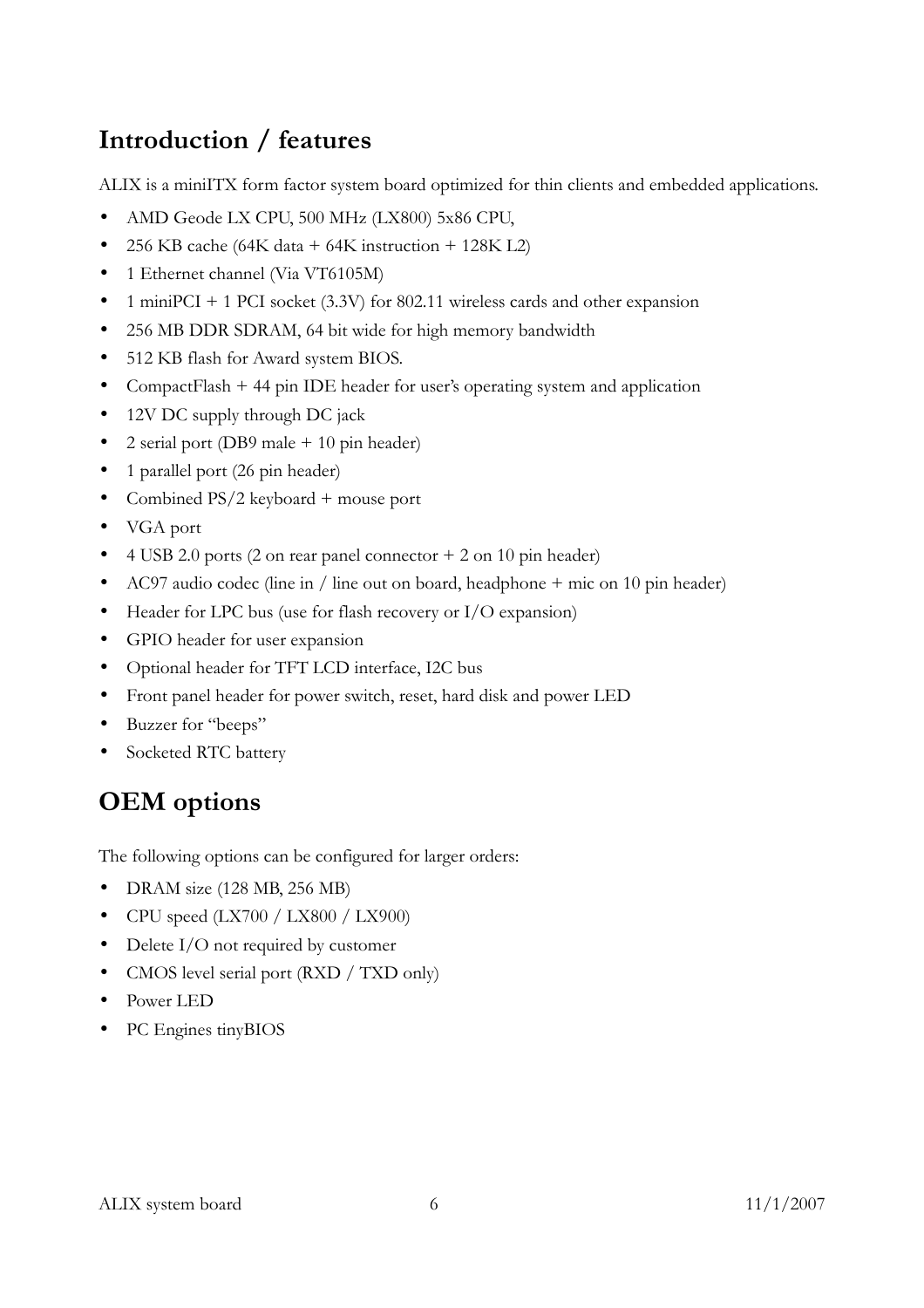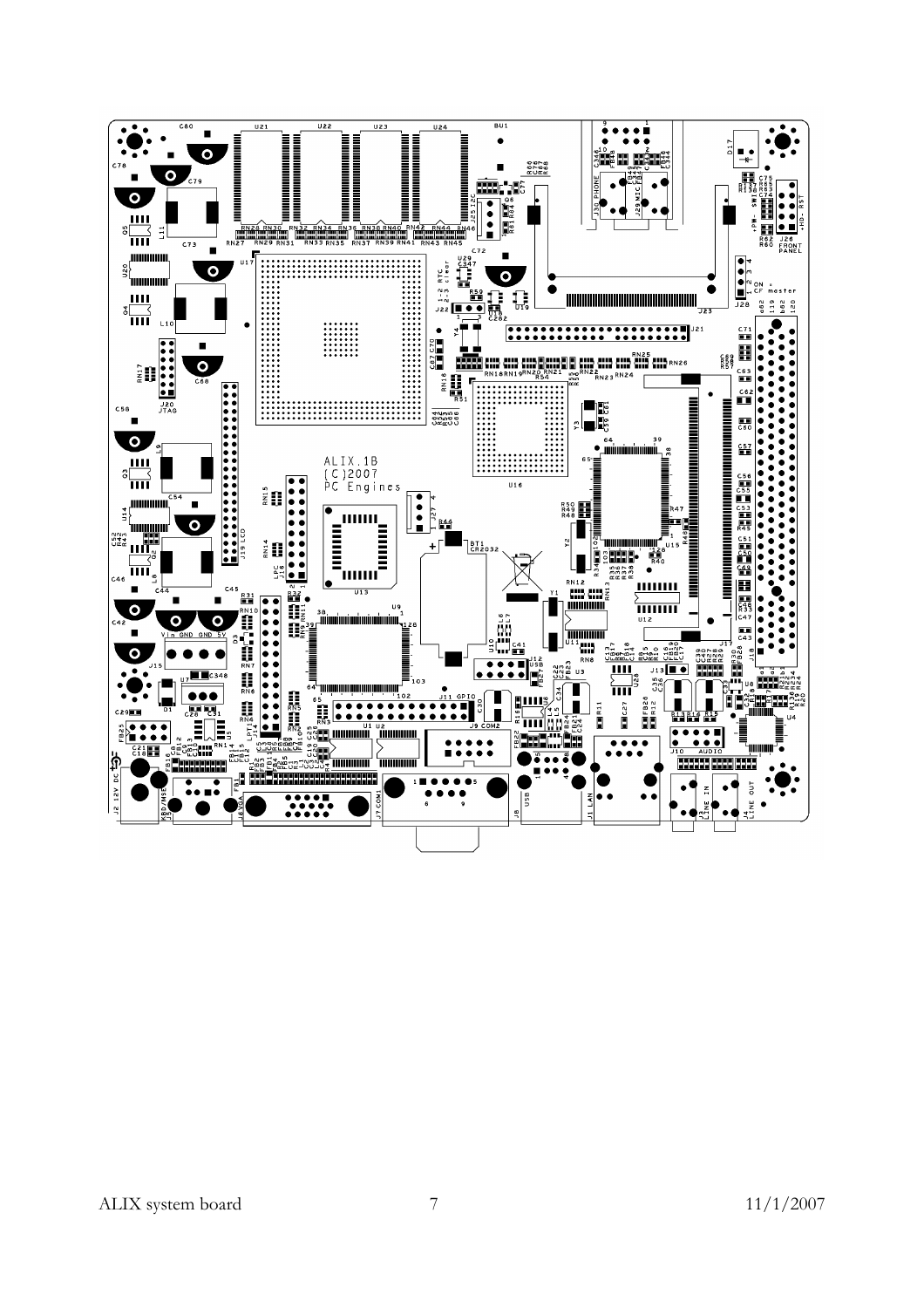### Technical data

| Power supply      | +12V DC, $\sim$ 0.007A off state, typical about 0.4A active<br>Peak power can be higher, suggest a 15W supply.<br>Center $pin = positive$ , sleeve = ground, 2.5 mm diameter. |
|-------------------|-------------------------------------------------------------------------------------------------------------------------------------------------------------------------------|
| Temperature range | 0 to $50^{\circ}$ C.                                                                                                                                                          |
| Dimensions        | ALIX.1C = 6.7 x 6.7" (170 x 170 mm)                                                                                                                                           |

### Known bugs

None.

### Getting started…

- Connect a 12V DC power supply to the DC jack J2. 2.5 mm center pin = positive, sleeve = ground. Power supply should be able to supply at least 12W for some margin. To avoid arcing, please plug in the DC jack first, then plug the adapter into mains.
- Connect VGA, keyboard and mouse as needed. To connect a PS/2 mouse, use an off-the-shelf PS/2 keyboard / mouse splitter.
- Insert a bootable CF card. Hot swap of CF cards is not supported !
- Power on. If a jumper is installed on the SWI pins of front panel header [26, the board will start up immediately. Connect a pushbutton switch to these pins for manual control and software controlled power off.

You should see BIOS startup messages etc.

### Setup options

ALIX uses Award BIOS for more features and operating system compatibility. Press Delete during startup to enter setup. Press Escape to get a boot menu. (BIOS 8/21/07 and later).

### Connecting a CD-ROM or DVD drive

While not intended for normal operation, this can be useful to install operating systems etc. I use a AT (not ATX) power supply. Create a special cable to go from 12V and GND to the DC jack (snip up a drive power Y or extension cable). Connect the optical drive using a 44 pin to 40 pin IDE cable, jumper as slave device. This works best with the jumper installed across the SWI pins of the front panel header J26 (see above).

# Support

Please email pdornier@pcengines.ch.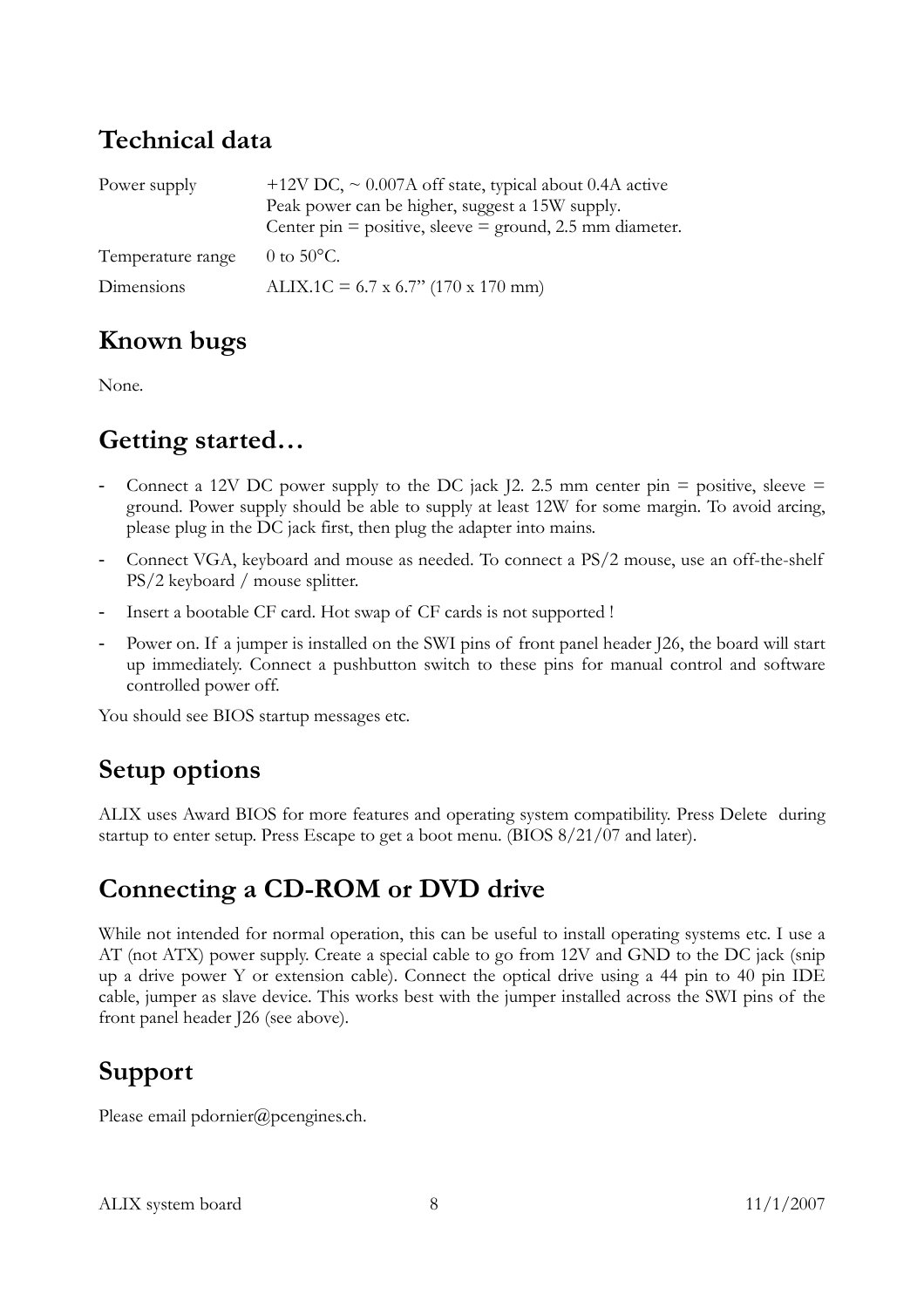# Damn Small Linux – Not (DSL-N)

Tested ok booting from CD (version RC4). Installation to CF card was not successful.

# Debian Linux (Etch)

Works ok.

### FreeBSD

Beta test: 6.1 working if USB 2.0 is disabled in the BIOS setup. Kernel panic otherwise.

USB 2.0 requires a patch for correct recognition of the CS5536 USB controller.

### iMedia Linux

(see www.imedialinux.com)

Installation from CD (version 5.0.1, 5.0.2) to CF card works fine. Recommend Fluxbox window manager. Fits on a 512 MB CF card with room to spare. Includes native drivers for the Geode LX CPU.

### FreeDOS, MS-DOS 5.0

Tested ok, booting from CF card.

# NetBSD

Not yet tested.

# OpenBSD

(info courtesy of Marc Balmer, as of 6/20/07)

|                                   | OpenBSD 4.0-release Does not work due to lack of AMD Geode LX 800 support, which was<br>added in -stable                              |
|-----------------------------------|---------------------------------------------------------------------------------------------------------------------------------------|
| OpenBSD 4.0-stable Fully working  |                                                                                                                                       |
| OpenBSD 4.1-release Fully working |                                                                                                                                       |
| OpenBSD 4.1-stable Fully working  |                                                                                                                                       |
|                                   | OpenBSD 4.1-current This is the current development version which will become OpenBSD 4.2.<br>Fully working.                          |
| X11                               | Not working an any release due to lack of AMD Geode LX 800 video<br>support in XF4 and xenocara (the name of X11 in OpenBSD). OpenBSD |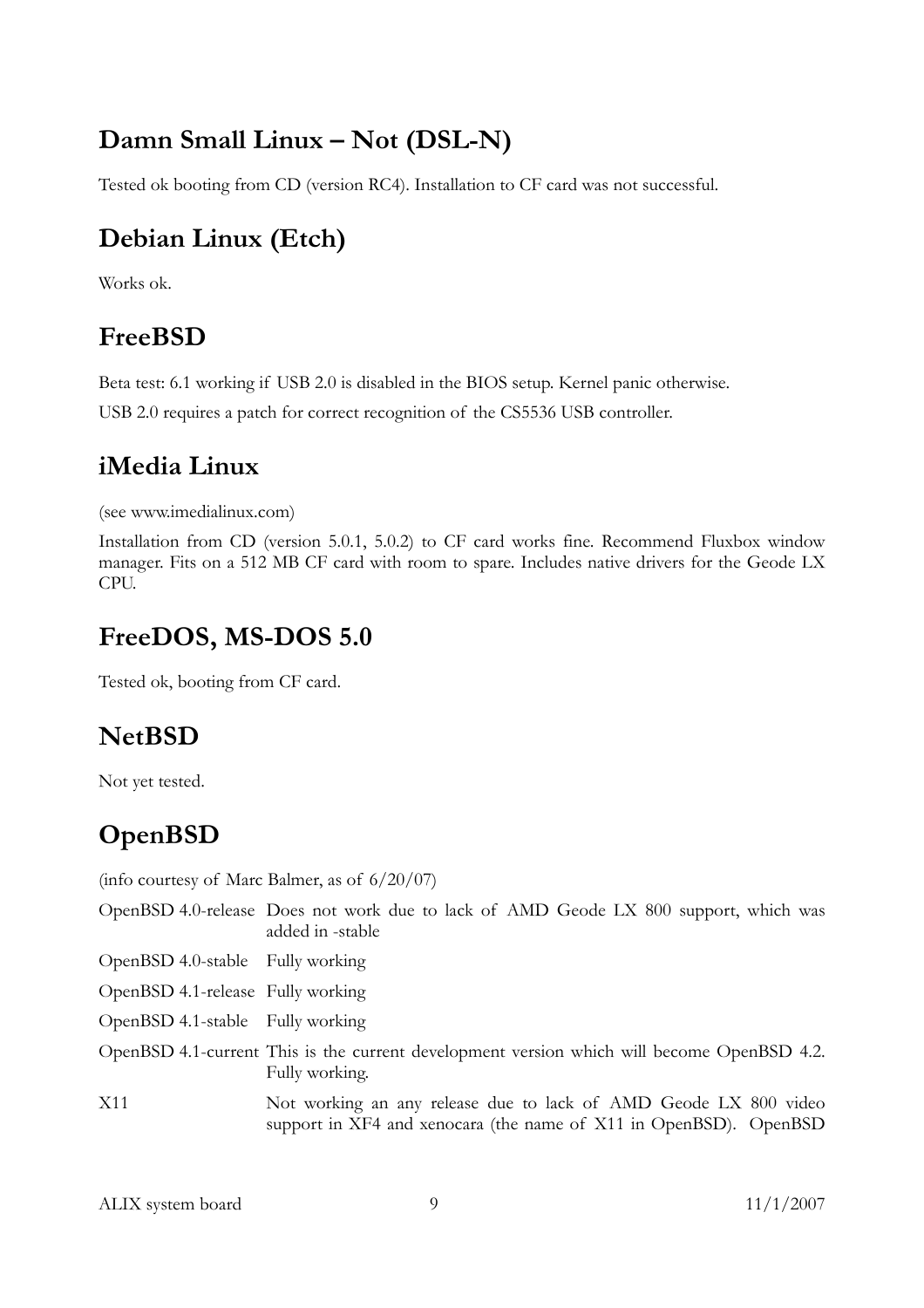up to 4.1 use XF4, OpenBSD 4.2 will contain xenocara. Work is being done to support the Video in the future.

Watchdog Timer Not yet support, work is being done to support it in the future.

### Ubuntu Linux

Recommend using "light" versions such as Xubuntu (XFCE window manager) or Fluxbuntu (www.fluxbuntu.org, fluxbox window manager). Ubuntu 7.04 server installation failed.

### Windows XP Home

Installation from CD to a 2 GB CF card worked ok.

Drivers can be obtained from the AMD embedded support site, register at http://wwwd.amd.com/amd/developer.nsf/ .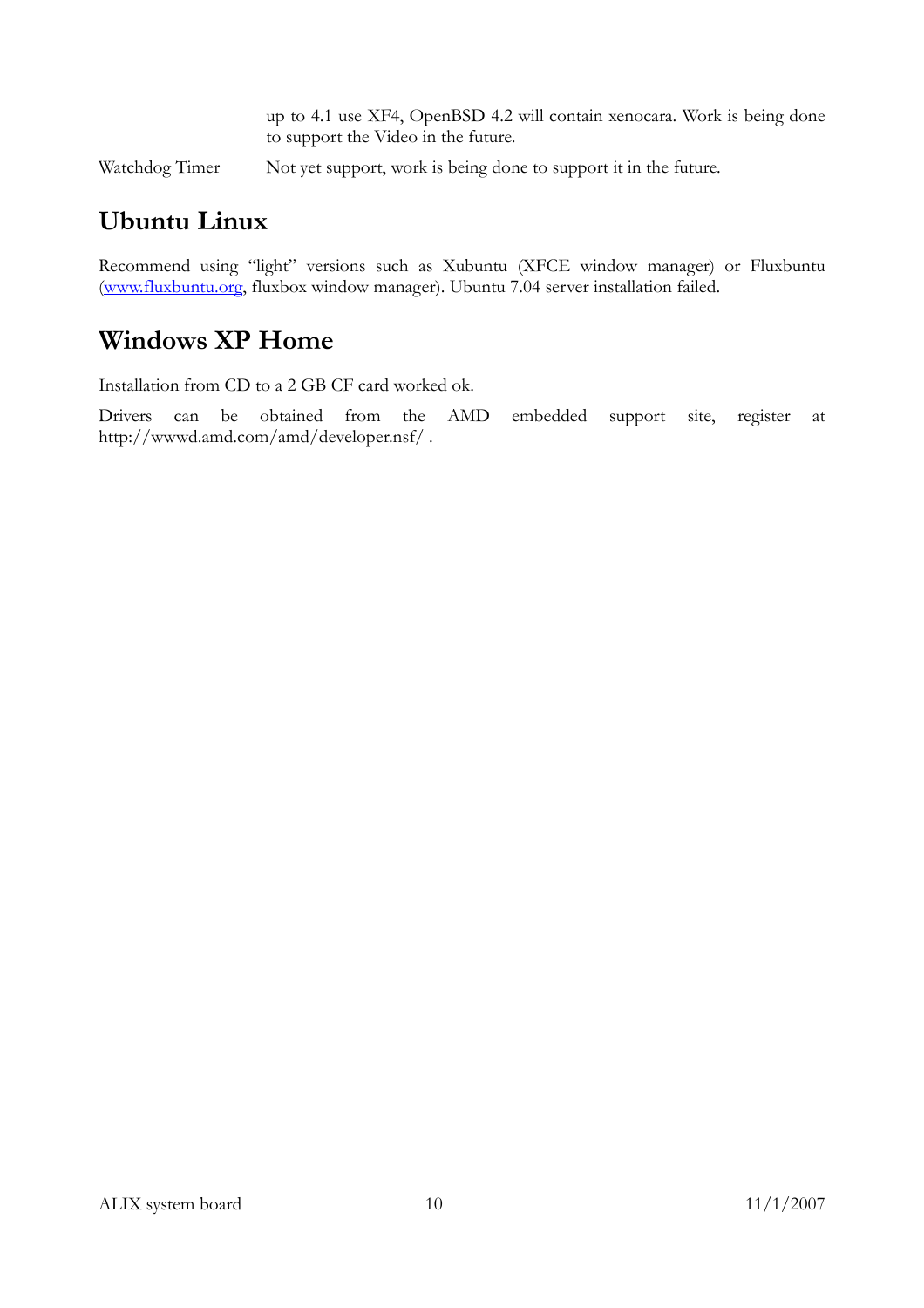### ALIX connector pinouts - from left to right, rear to front

#### J2 DC power jack

This is a generic DC jack connector with a 2.1mm center pin (will be 2.5 mm on ALIX.1B). Recommended input voltage is +12V. Supply current is about 0.4A at 12V, without any miniPCI adapters or USB devices installed. Absolute maximum rating for the FAN5026 switching regulator is 16V, be careful when connecting to unregulated sources such as solar batteries etc.

| center VIN | Positive input voltage |
|------------|------------------------|
| sleeve GND | Ground                 |

#### J15 DC power header

This is a 0.156" pitch header for feeding or tapping power.

| <b>GND</b><br>$\bigcap$ |           | Ground |  |
|-------------------------|-----------|--------|--|
|                         | $\bigcap$ |        |  |

3 GND Ground

4 VCC +5V supply (output only, DO NOT feed power into this pin !)

#### J5 PS/2 keyboard / mouse

Keyboard and mouse are combined on one connector to save space and avoid a tall stacked connector. Use an off-the-shelf splitter if both keyboard and mouse are needed. Please note that not all splitters use the same pinout…

| 1              | <b>KBDAT</b> | keyboard data  |
|----------------|--------------|----------------|
| $\overline{2}$ | <b>MSDAT</b> | mouse data     |
| $\overline{3}$ | <b>GND</b>   | ground         |
| $\overline{4}$ | <b>VCC</b>   | $+5V$ supply   |
| 5              | KBCLK        | keyboard clock |
| 6              | <b>MSCLK</b> | mouse clock    |
| J6             | <b>VGA</b>   |                |
| 1              | VGAR         | VGA red        |
| 2              | <b>VGAG</b>  | VGA green      |
| 3              | <b>VGAB</b>  | VGA blue       |
| $\overline{4}$ | nc           | no connect     |
| 5              | <b>GND</b>   | ground         |
| 6              | <b>GND</b>   | ground         |
| 7              | <b>GND</b>   | ground         |
| 8              | <b>GND</b>   | ground         |
| 9              | KBVCC        | $+5V$ supply   |
|                |              |                |

| 10 | GND           | ground          |
|----|---------------|-----------------|
| 11 | nc            | no connect      |
| 12 | <b>DDCDAT</b> | DDC data        |
| 13 | <b>HS</b>     | horizontal sync |
| 14 | VS            | vertical sync   |
| 15 | <b>DDCCLK</b> | DDC clock       |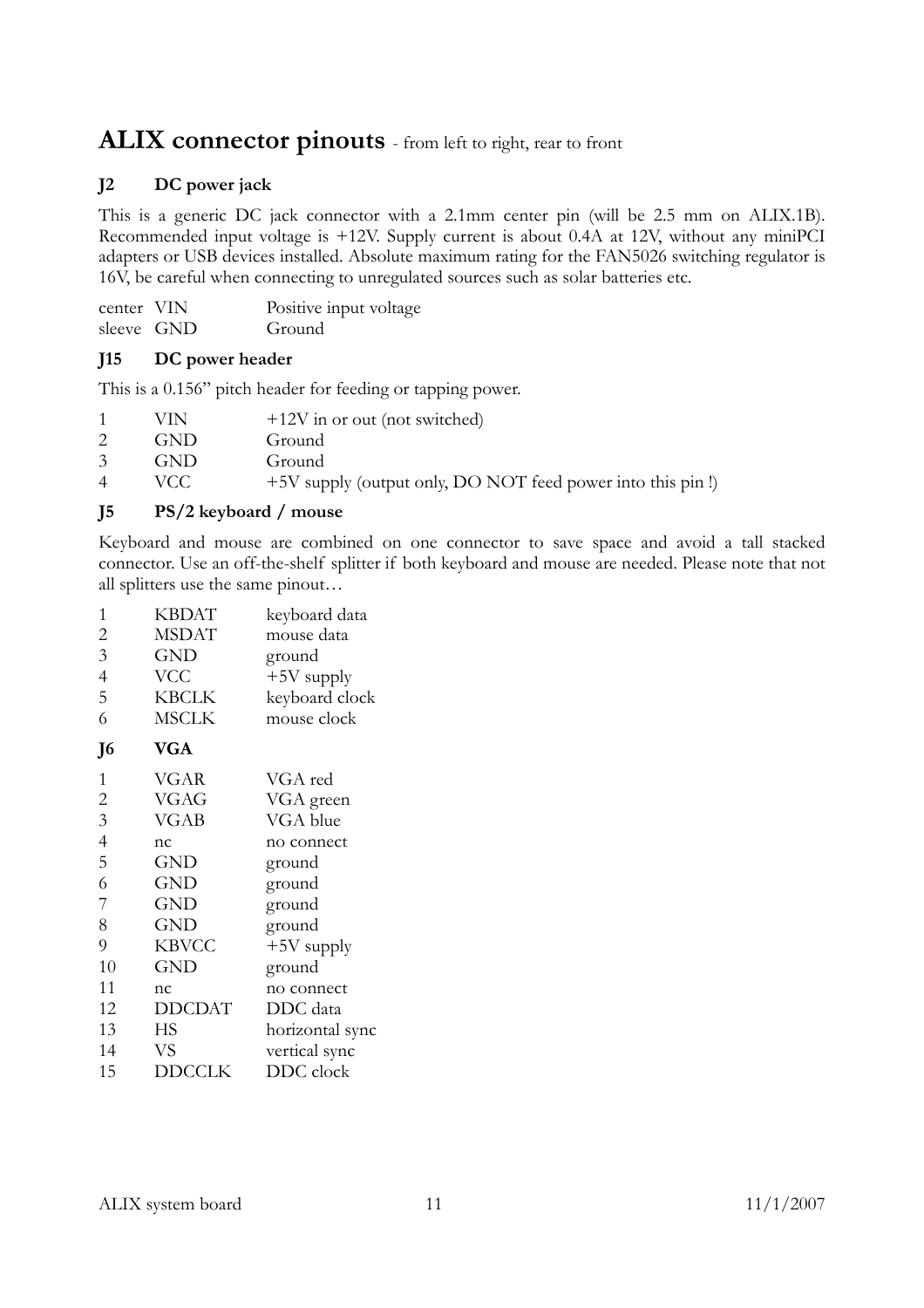#### J7 COM1 serial port

The standard PC pinout is used. To connect to a PC, use a null modem or "Laplink" cable.

- 1 DCD data carrier detect (input)
- 2 RXD# receive data (input)
- 3 TXD# transmit data (output)
- 4 DTR data terminal ready (output)<br>5 GND ground
- GND ground
- 6 DSR data set ready (input)
- 7 RTS ready to send (output)
- 8 CTS clear to send (input)<br>9 RI ring indicator (input)
- RI ring indicator (input)

#### J9 COM2 serial port

10 pin header. (DB9 pin numbers in parantheses). Use an off-the-shelf 10 pin to DB9 cable. Please note that there are two different configurations for these cables…

- 1 (1) DCD data carrier detect (input)<br>3 (2) RXD# receive data (input)
- 3 (2) RXD# receive data (input)
- 5 (3) TXD# transmit data (output)
- 7 (4) DTR data terminal ready (output)
- 9 (5) GND ground
- 2 (6) DSR data set ready (input)
- 4 (7) RTS ready to send (output)
- 6 (8) CTS clear to send (input)
- 8 (9) RI ring indicator (input)
- 10 nc no connect

#### J8 USB jack

Dual USB 2.0 connections:

| $\mathbf{1}$   | <b>VCC</b> | switched $+5V$ supply |
|----------------|------------|-----------------------|
| $\mathcal{L}$  | DATA4-     | negative data         |
| $\mathcal{E}$  | DATA4+     | positive data         |
| $\overline{4}$ | <b>GND</b> | ground                |
| 5              | <b>VCC</b> | switched +5V supply   |
| 6              | DATA3-     | negative data         |
| 7              | DATA3+     | positive data         |
| 8              | <b>GND</b> | ground                |

#### J12 USB header

Dual USB 2.0 connections:

| 1 | <b>VCC</b> | switched $+5V$ supply |
|---|------------|-----------------------|
| 2 | <b>VCC</b> | $\epsilon$            |
| 3 | DATA1-     | negative data         |
|   | DATA2-     | negative data         |
| 5 | $DATA1+$   | positive data         |
| 6 | DATA2+     | positive data         |
|   | <b>GND</b> | ground                |
|   | <b>GND</b> | ground                |
|   | key        | key pin (missing)     |
|   |            |                       |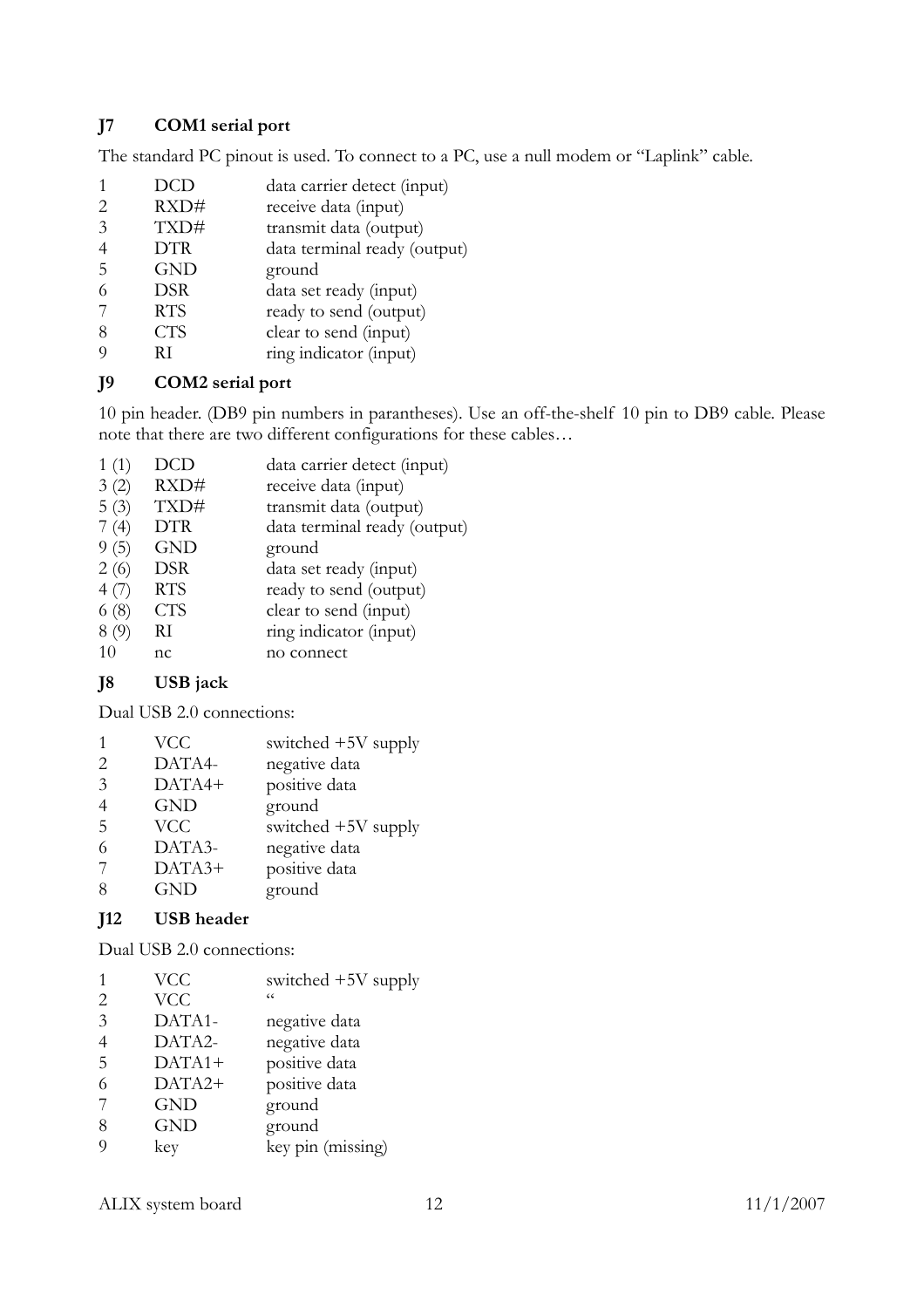10 GND ground

#### J1 Ethernet port 1

A RJ45 connector with integrated magnetics is used. ALIX does not support power over Ethernet.

| $\overline{\mathbf{J}^3}$ | Audio line in |                                |
|---------------------------|---------------|--------------------------------|
| 8                         |               | unused pair, 75 ohm terminated |
|                           |               | unused pair, 75 ohm terminated |
| 6                         | RX-           | receive negative               |
| -5                        |               | unused pair, 75 ohm terminated |
| $\overline{4}$            |               | unused pair, 75 ohm terminated |
| 3                         | $RX+$         | receive positive               |
|                           | TX-           | transmit negative              |
|                           | TX+           | transmit positive              |

J4 Audio line out

| J30 | Headphone out   | (connector on piggy-back board)      |
|-----|-----------------|--------------------------------------|
| 129 | Microphone in   | (connector on piggy-back board)      |
| J10 | Audio expansion | (normally used for piggy-back board) |

Additional audio signals can be accessed on this header.

|                | MIC <sub>1</sub> | microphone, with phantom power                   |
|----------------|------------------|--------------------------------------------------|
| 2              | <b>AUGND</b>     | ground                                           |
| 3              | <b>AUVCC</b>     | audio supply for microphone through 10K resistor |
| $\overline{4}$ | <b>AUVCC</b>     | audio supply                                     |
| -5             | HP R             | headphone right                                  |
| 6              | nc               | no connect                                       |
|                | nc               | no connect                                       |
| 8              | key              | key pin (missing)                                |
| 9              | $HP_L$           | headphone left                                   |
| 10             | nc               | no connect                                       |
|                |                  |                                                  |

#### J13 SPDIF in

Optional, not tested.

|   | <b>SPDIE</b> | SP/DIF digital input |
|---|--------------|----------------------|
| ി | GND          | ground               |

#### J16 LPC expansion

The LPC port can be used to connect an additional super I/O device, or for an alternate flash EPROM to start the board when on board flash is corrupted or blank. Unlike earlier SC1100 based WRAP boards, this port cannot be used as GPIO pins. The on-board super I/O is configured at I/O address 2Eh, please select a different configuration address for expansion devices…

- 1 LCLK0 LPC clock (33 MHz)
- 2 GND ground
- 3 LAD0 LPC data 0
- 4 GND ground
- 5 LAD1 LPC data 1
- 6 GND ground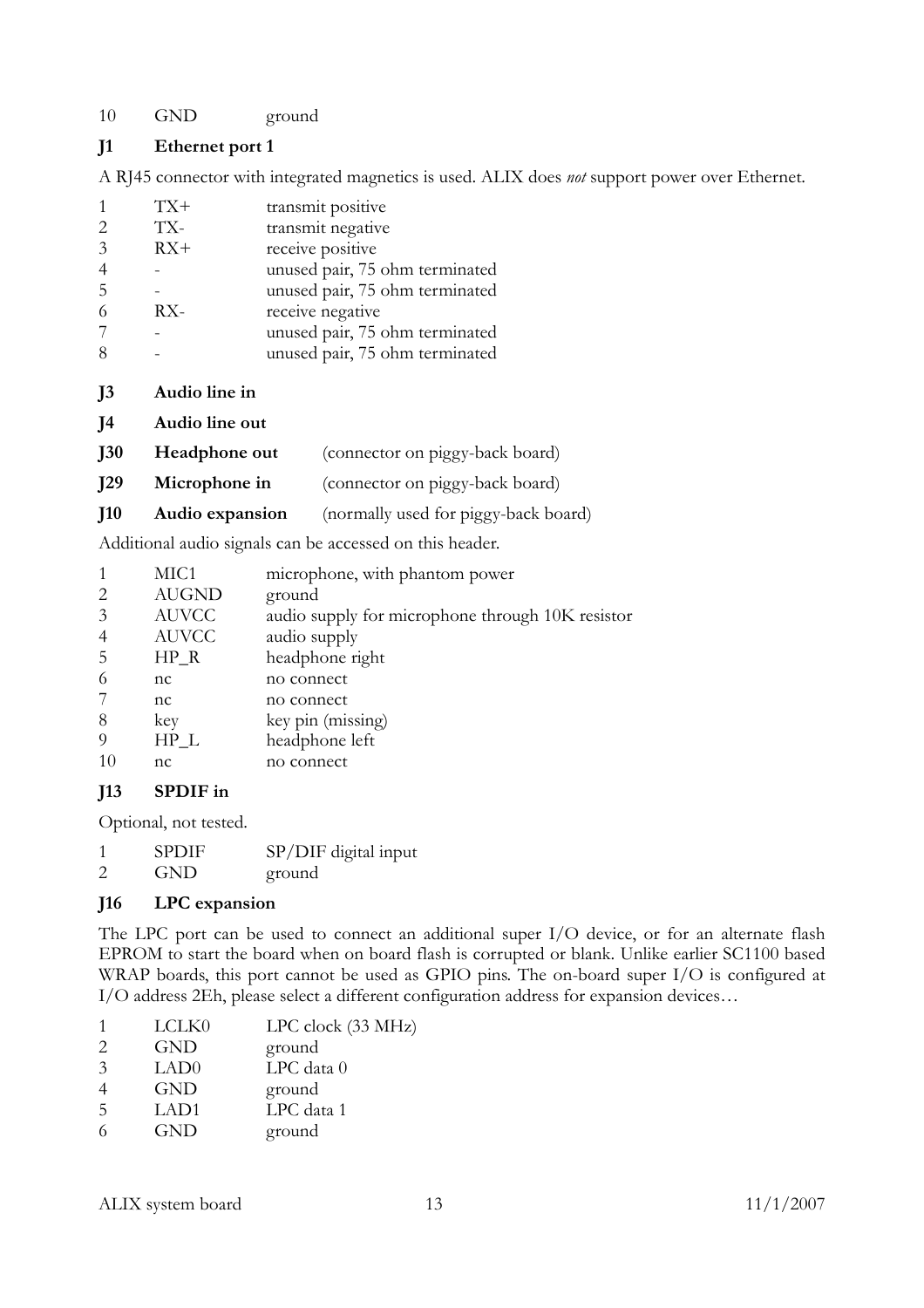|    | LAD <sub>2</sub> | LPC data 2                                                               |
|----|------------------|--------------------------------------------------------------------------|
| 8  | <b>GND</b>       | ground                                                                   |
| 9  | LAD3             | LPC data 3                                                               |
| 10 | <b>GND</b>       | ground                                                                   |
| 11 | LFRAME#          | LPC frame                                                                |
| 12 | <b>GND</b>       | ground                                                                   |
| 13 | PCIRST#          | reset (active low)                                                       |
| 14 | NC.              | reserved                                                                 |
| 15 | <b>ISP</b>       | high to use LPC flash, low to use on-board flash, pulled low by resistor |
| 16 | <b>VCC</b>       | $+5V$ supply                                                             |
| 17 | <b>GND</b>       | ground                                                                   |
| 18 | V <sub>3</sub>   | $+3.3V$ supply                                                           |
| 19 | <b>SERIRQ</b>    | serial interrupt                                                         |
| 20 | LDRO#            | LPC DMA request                                                          |
|    |                  |                                                                          |

#### J14 LPT1 parallel port

26 pin header. (DB9 pin numbers in parantheses). Use an off-the-shelf 26 pin to DB25 cable. Please note that there are two different configurations for these cables…

| 1(1)         | PSTB#          | printer strobe      |
|--------------|----------------|---------------------|
| $3(2)$ PPO   |                | printer data 0      |
| 5 (3) PP1    |                | printer data 1      |
| 7 (4) PP2    |                | printer data 2      |
| 9 (5) PP3    |                | printer data 3      |
| 11 (6) PP4   |                | printer data 4      |
| 13(7) PP5    |                | printer data 5      |
| 15 (8) PP6   |                | printer data 6      |
| 17 (9) PP7   |                | printer data 7      |
|              | 19 (10) ACK#   | printer acknowledge |
| 21 (11) BUSY |                | printer busy        |
| 23 (12) PE   |                | printer paper end   |
| 25 (13) SLCT |                | printer select      |
| 2 (14) AFD#  |                | printer auto feed   |
| 4 (15) ERR#  |                | printer error       |
|              | 6 $(16)$ INIT# | printer init        |
| 8 (17) SCI#  |                | printer select in   |
| 10 (18) GND  |                | ground              |
| 12 (19) GND  |                | ground              |
| 14 (20) GND  |                | ground              |
| 16 (21) GND  |                | ground              |
| 18 (22) GND  |                | ground              |
| 20 (23) GND  |                | ground              |
| 22 (24) GND  |                | ground              |
| 24 (25) GND  |                | ground              |
| 26           | nc             | no connect          |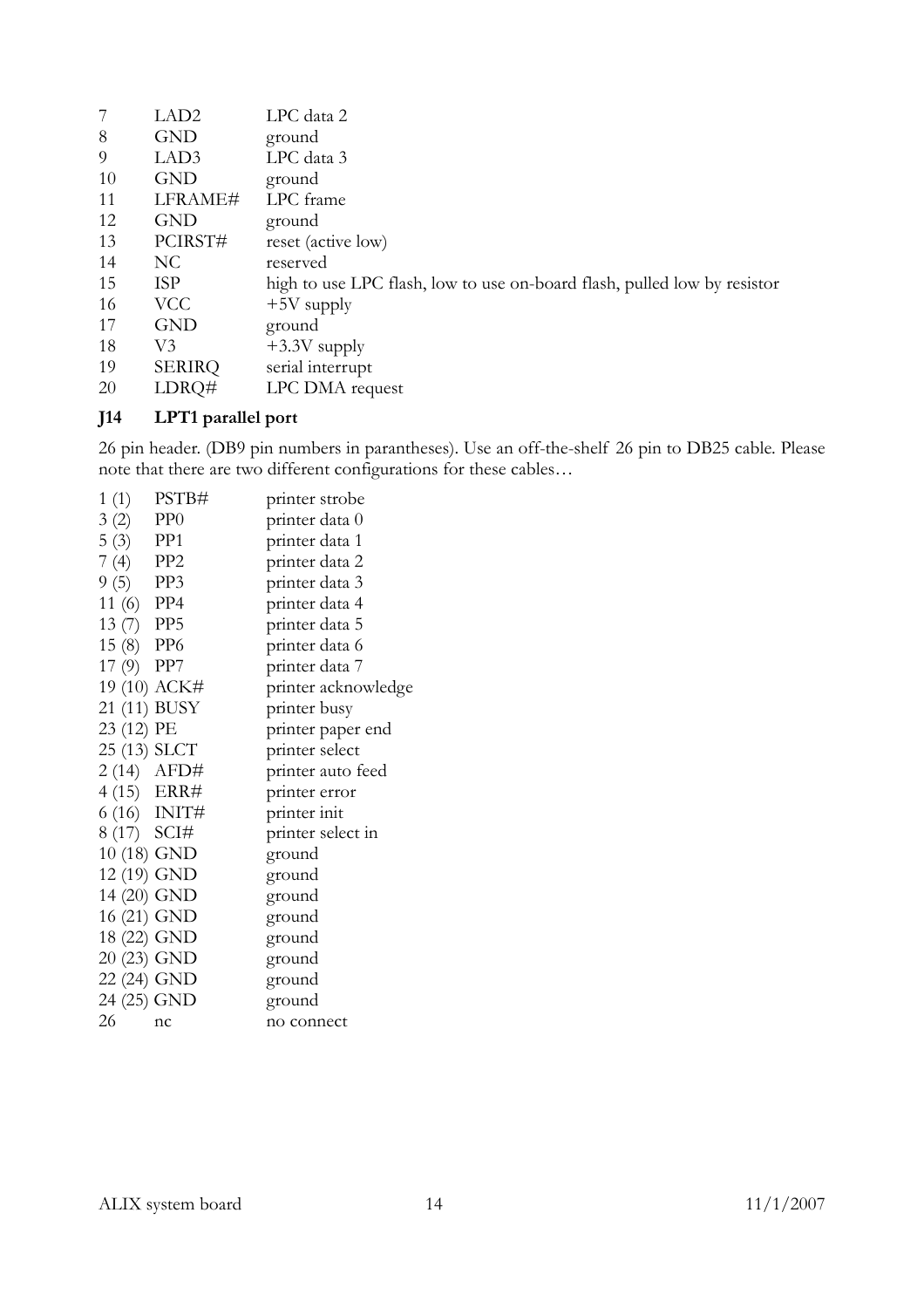#### J11 GPIO expansion

These pins are connected to the GPIO pins of the Winbond W83627HF super I/O controller. Please refer to the Winbond data sheet for programming instructions.

| $\mathbf{1}$   | <b>VCC</b>   | $+5V$ supply                           |
|----------------|--------------|----------------------------------------|
| $\mathbf{2}$   | GND          | ground                                 |
| 3              | WIO10        | GPI0<br>(also connected to LCD header) |
| $\overline{4}$ | WIO11        | GP11                                   |
| 5              | WIO12        | GP12                                   |
| 6              | WIO13        | GP13                                   |
| 7              | WIO14        | GP14                                   |
| 8              | WIO15        | GP15                                   |
| 9              | WIO16        | GP16                                   |
| 10             | WIO17        | GP17                                   |
| 11             | <b>WIMSO</b> | MSO/IRQIN0                             |
| 12             | WIO20        | GP20                                   |
| 13             | WIO21        | GP21                                   |
| 14             | WIO22        | GP22                                   |
| 15             | WIO23        | GP23                                   |
| 16             | WIO24        | GP24                                   |
| 17             | WIO25        | GP25<br>(pulled up)                    |
| 18             | WIO26        | GP <sub>26</sub>                       |
| 19             | WIO30        | GP30 (pulled up)                       |
| 20             | WIO31        | GP31                                   |
| 21             | WIO32        | GP32 (pulled up)                       |
| 22             | WIO33        | GP33                                   |
| 23             | WIO34        | GP34 (pulled up)                       |
| 24             | WIO35        | GP35                                   |
| 25             | <b>VCC</b>   | $+5V$ supply                           |
| 26             | GND          | ground                                 |
|                |              |                                        |

#### BAT1 RTC battery

Socketed CR2032 Lithium battery.

#### J22 RTC clear jumper

- 1-2 normal operation<br>2-3 clear RTC
- clear RTC

#### J17 miniPCI socket

This socket implements the miniPCI interface. Please see schematic for pinout.

#### J18 PCI socket

This socket implements the 3.3V PCI interface. Please see schematic for pinout.

-12V and +12V supplies are not connected.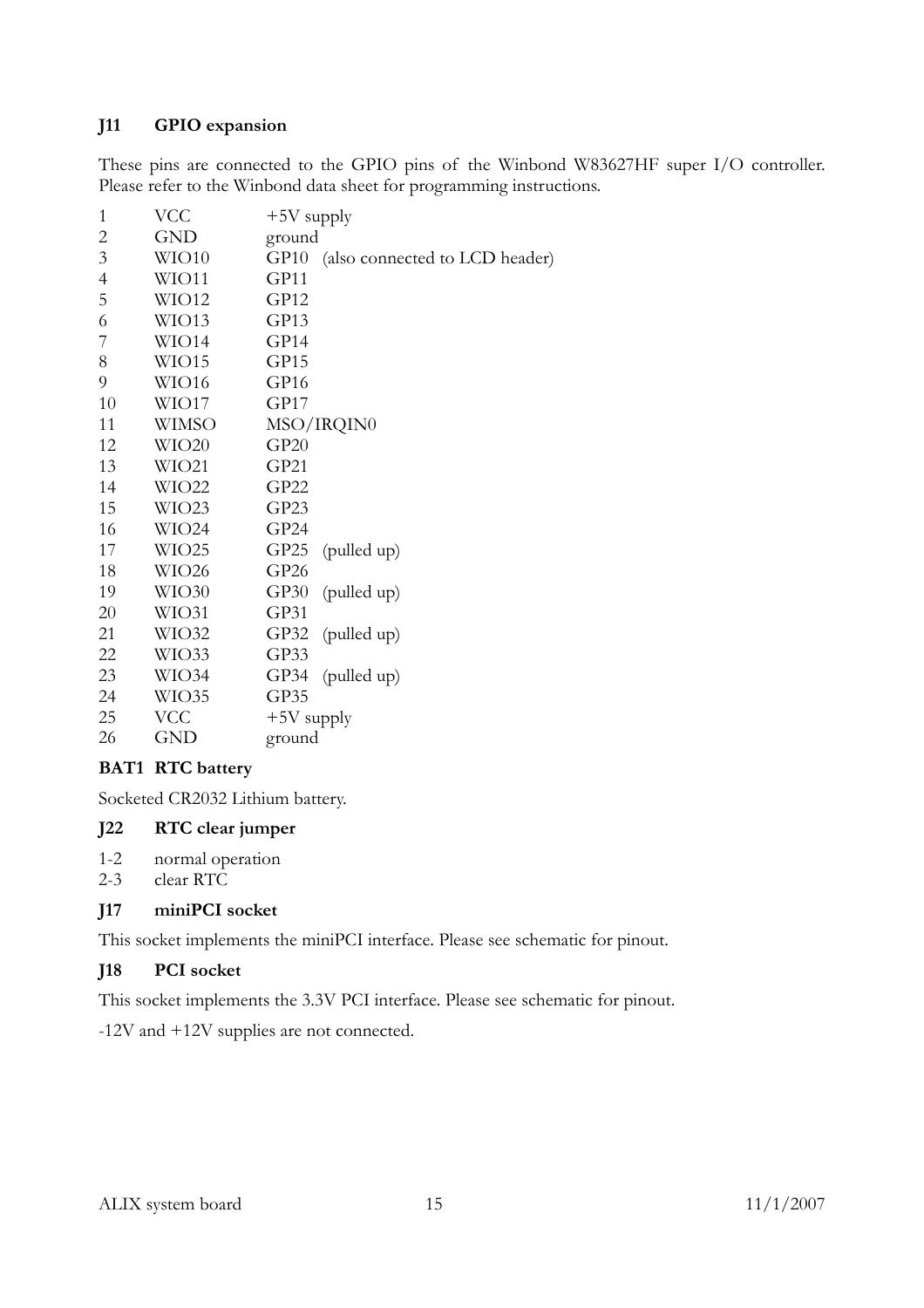#### J19 TFT LCD

This header can be used to interface a TFT LCD panel. CMOS to LVDS conversion will be required for most panels. Not tested, will be installed by request only.

| 1              | <b>LCVCC</b>     | +5V power, controlled by LCDEN      |
|----------------|------------------|-------------------------------------|
| $\overline{c}$ | <b>LCVCC</b>     | $\epsilon$                          |
| 3              | V <sub>3</sub>   | $+3.3V$ power                       |
| $\overline{4}$ | V3               | $\zeta\,\zeta$                      |
| 5              | <b>GND</b>       | ground                              |
| 6              | <b>GND</b>       | ground                              |
| 7              | LCB7             | blue bit 7                          |
| 8              | LCB <sub>6</sub> | blue bit 6                          |
| 9              | LCB <sub>5</sub> | blue bit 5                          |
| 10             | LCB4             | blue bit 4                          |
| 11             | <b>GND</b>       | ground                              |
| 12             | LCB3             | blue bit 3                          |
| 13             | LCB <sub>2</sub> | blue bit 2                          |
| 14             | LCB1             | blue bit 1                          |
| 15             | LCB <sub>0</sub> | blue bit 0                          |
| 16             | <b>GND</b>       | ground                              |
| 17             | LCG7             | green bit 7                         |
| 18             | LCG <sub>6</sub> | green bit 6                         |
| 19             | LCG5             | green bit 5                         |
| 20             | LCG4             | green bit 4                         |
| 21             | <b>GND</b>       | ground                              |
| 22             | LCG3             | green bit 3                         |
| 23             | LCG <sub>2</sub> | green bit 2                         |
| 24             | LCG1             | green bit 1                         |
| 25             | LCG <sub>0</sub> | green bit 0                         |
| 26             | GND              | ground                              |
| 27             | LCR7             | red bit 7                           |
| 28             | LCR <sub>6</sub> | red bit 6                           |
| 29             | LCR5             | red bit 5                           |
| 30             | LCR4             | red bit 4                           |
| 31             | GND              | ground                              |
| 32             | LCR <sub>3</sub> | red bit 3                           |
| 33             | LCR <sub>2</sub> | red bit 2                           |
| 34             | LCR1             | red bit 1                           |
| 35             | LCR <sub>0</sub> | red bit 0                           |
| 36             | <b>HSYNC</b>     | horizontal sync                     |
| 37             | <b>LCDEN</b>     | LCD power enable                    |
| 38             | <b>LCCLK</b>     | LCD pixel clock                     |
| 39             | <b>LCDDE</b>     | LCD data enable                     |
| 40             | GND              | ground                              |
| 41             | <b>VSYNC</b>     | vertical sync                       |
| 42             | <b>PWM</b>       | CS5536 GPIO27 / MFGPT7 timer output |
| 43             | LCDIO1           | W83627HF GP10                       |
| 44             | <b>DISPEN</b>    | LCD display enable                  |
|                |                  |                                     |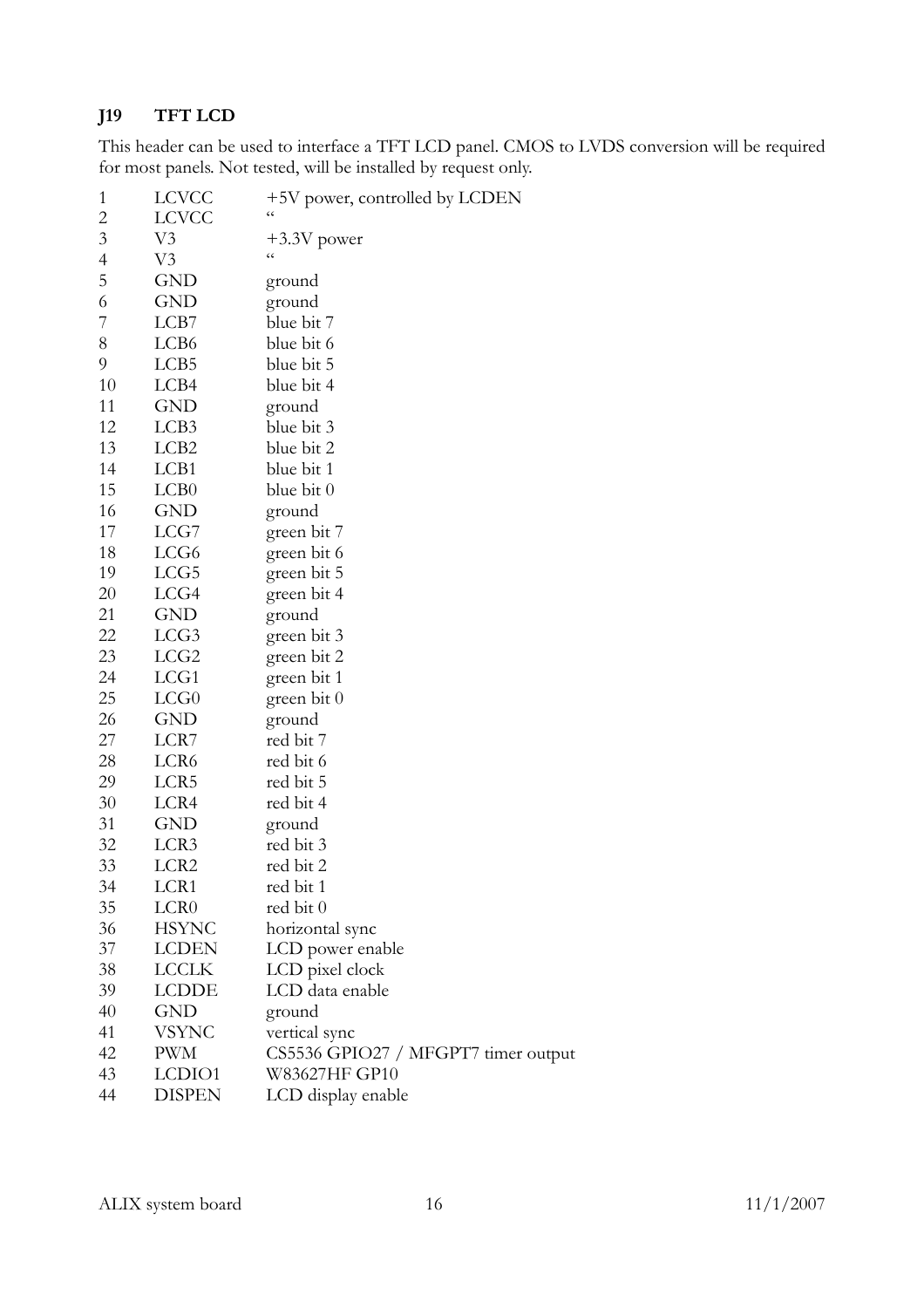#### J25 I2C header

This optional header can be used to connect user specific hardware, e.g. a front panel microcontroller, or for a licensing dongle.

| $\mathbf{1}$<br>$\overline{c}$<br>3 | $+3.3V$<br>SMB_SCL<br>SMB_SDA   | power supply<br>I2C clock<br>I2C data |
|-------------------------------------|---------------------------------|---------------------------------------|
| $\overline{4}$<br>J21               | <b>GND</b><br><b>IDE</b> header | ground                                |
| 1                                   | HDRST#                          | <b>IDE</b> reset                      |
| $\overline{c}$                      | <b>GND</b>                      | ground                                |
| $\overline{3}$                      | HDD7                            | IDE data 7                            |
| $\overline{4}$                      | HDD <sub>8</sub>                | IDE data 8                            |
| 5                                   | HD <sub>D</sub> <sub>6</sub>    | IDE data 6                            |
| 6                                   | HDD <sub>9</sub>                | IDE data 9                            |
| 7                                   | HDD <sub>5</sub>                | IDE data 5                            |
| 8                                   | HDD10                           | IDE data 10                           |
| 9                                   | HDD4                            | IDE data 4                            |
| 10                                  | HDD11                           | IDE data 11                           |
| 11                                  | HDD3                            | IDE data 3                            |
| 12                                  | HDD12                           | IDE data 12                           |
| 13                                  | HDD <sub>2</sub>                | IDE data 2                            |
| 14                                  | HDD13                           | IDE data 13                           |
| 15                                  | HDD1                            | IDE data 1                            |
| 16                                  | HDD14                           | IDE data 14                           |
| 17                                  | HDD <sub>0</sub>                | IDE data 0                            |
| 18                                  | HDD15                           | IDE data 15                           |
| 19                                  | <b>GND</b>                      | ground                                |
| 20                                  | key                             | key pin (missing)                     |
| 21                                  | <b>HDRQ</b>                     | <b>IDE DMA</b> request                |
| 22                                  | <b>GND</b>                      | ground                                |
| 23                                  | HDIOW#                          | IDE I/O write                         |
| 24                                  | <b>GND</b>                      | ground                                |
| 25                                  | HDIOR#                          | IDE I/O read                          |
| 26                                  | <b>GND</b>                      | ground                                |
| 27                                  | <b>HDIORDY</b>                  | IDE $I/O$ ready                       |
| 28                                  | <b>CSEL</b>                     | cable select (pull down)              |
| 29                                  | HDACK#                          | <b>IDE DMA</b> acknowledge            |
| 30                                  | <b>GND</b>                      | ground                                |
| 31                                  | HDIRQ                           | IDE interrupt                         |
| 32                                  | nc                              | no connect                            |
| 33                                  | HDA1                            | IDE address 1                         |
| 34                                  | HDPDIA#                         | IDE diagnostic, 80 pin cable ID       |
| 35                                  | HDA0                            | IDE address 0                         |
| 36                                  | HDA <sub>2</sub>                | IDE address 2                         |
| 37                                  | HDCS0#                          | IDE chip select 0                     |
| 38                                  | HDCS1#                          | IDE chip select 1                     |
| 39                                  | HDLED#                          | IDE led output                        |
| 40                                  | <b>GND</b>                      | ground                                |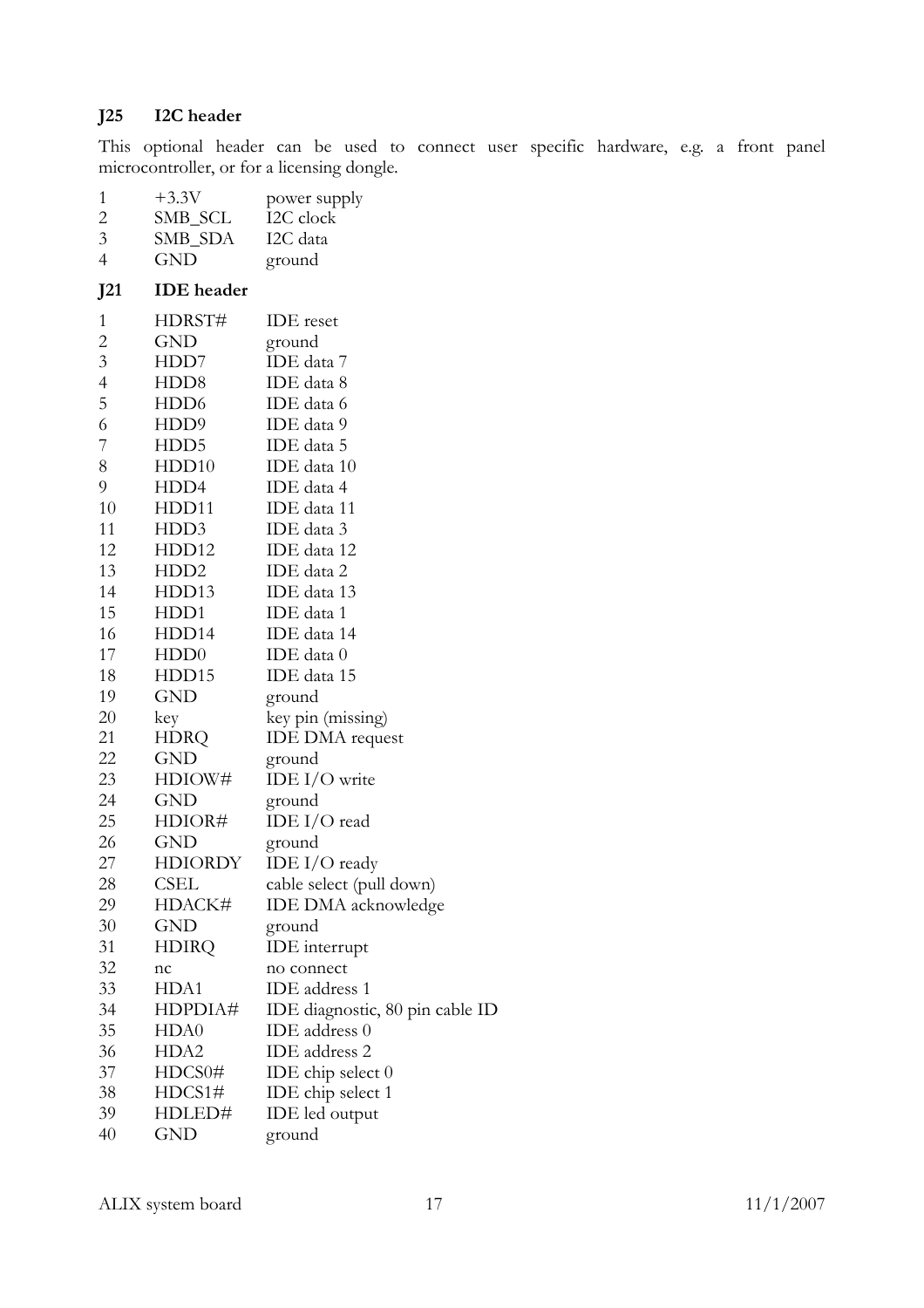| 41 | VCC | 5V power |
|----|-----|----------|
|----|-----|----------|

- 42 VCC 5V power
- 43 GND ground
- 44 GND ground

#### J28 CompactFlash master / slave jumper

1-2 Install the jumper to make the CF card master, remove for slave.

3-4 Do not use.

If a CF card is installed, recommend to use a 40 pin cable for the external HDD to avoid problems.

#### J23 CompactFlash

The CompactFlash card is used in True IDE mode. Hot insertion is not supported – please power off the unit before inserting a CF card.

| $\mathbf{1}$   | <b>GND</b>     | ground                         |
|----------------|----------------|--------------------------------|
| $\overline{c}$ | D3             | IDE data                       |
| 3              | D <sub>4</sub> | IDE data                       |
| $\overline{4}$ | D <sub>5</sub> | <b>IDE</b> data                |
| 5              | D <sub>6</sub> | IDE data                       |
| 6              | D7             | IDE data                       |
| 7              | CS0#           | IDE decode (1F01F7)            |
| 8              | A10            | ground                         |
| 9              | ATASEL#        | ground to select true IDE mode |
| 10             | A <sub>9</sub> | ground                         |
| 11             | A8             | ground                         |
| 12             | A7             | ground                         |
| 13             | <b>VCC</b>     | +3.3V power supply             |
| 14             | A6             | ground                         |
| 15             | A <sub>5</sub> | ground                         |
| 16             | A4             | ground                         |
| 17             | A3             | ground                         |
| 18             | A2             | <b>IDE</b> address             |
| 19             | A1             | <b>IDE</b> address             |
| 20             | A <sub>0</sub> | <b>IDE</b> address             |
| 21             | D <sub>0</sub> | IDE data                       |
| 22             | D <sub>1</sub> | <b>IDE</b> data                |
| 23             | D2             | IDE data                       |
| 24             | IO16#          | 16 bit decode, not connected   |
| 25             | CD2#           | card detect, not connected     |
| 26             | CD1#           | card detect. not connected     |
| 27             | D11            | IDE data                       |
| 28             | D12            | <b>IDE</b> data                |
| 29             | D13            | <b>IDE</b> data                |
| 30             | D14            | <b>IDE</b> data                |
| 31             | D15            | IDE data                       |
| 32             | CS1#           | IDE decode (3F63F7)            |
| 33             | VS1#           | not connected                  |
| 34             | IOR#           | IDE read strobe                |
| 35             | IOW#           | <b>IDE</b> write strobe        |
| 36             | WE#            | connected to $+3.3V$           |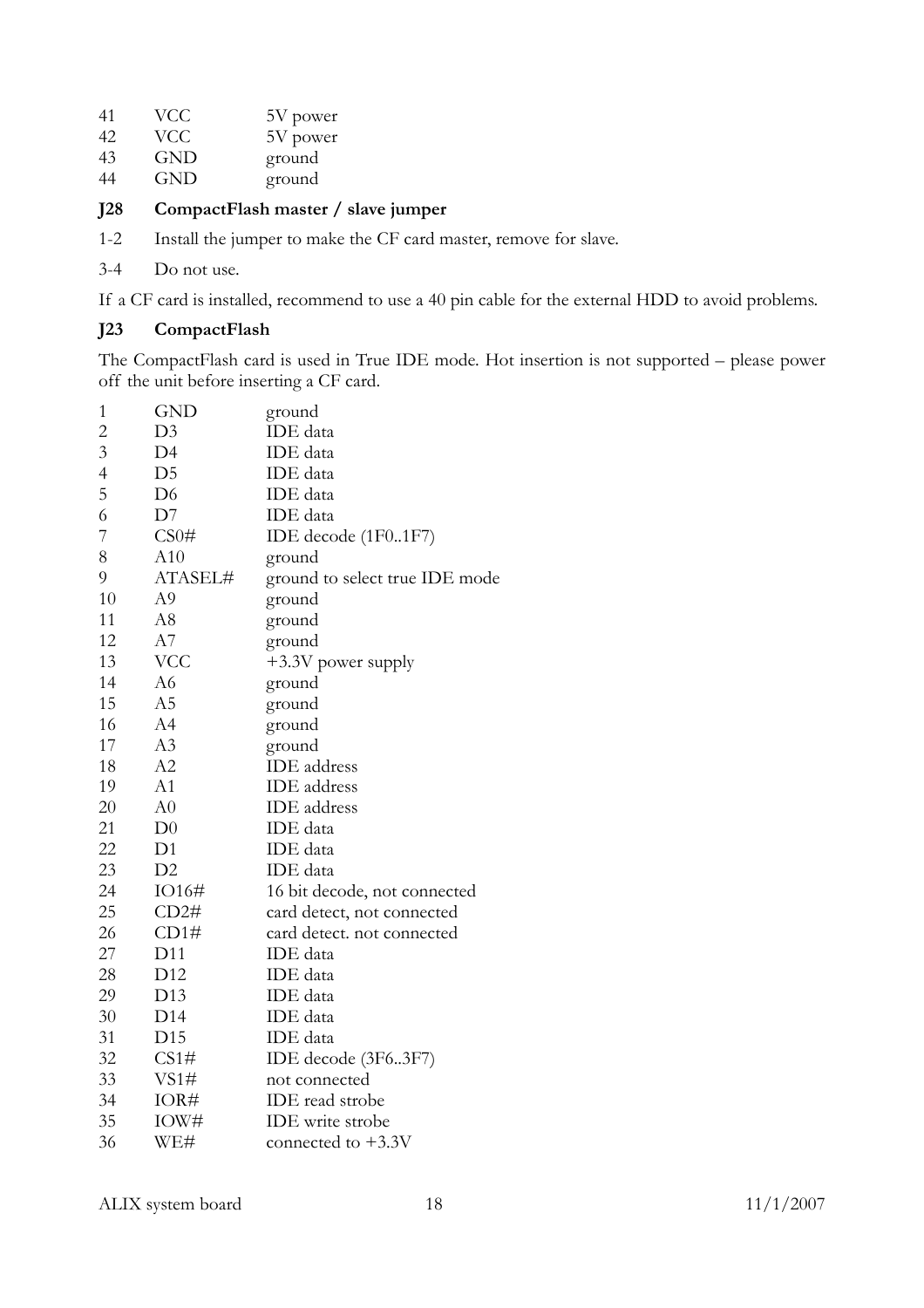| <b>IRO</b>     | IDE interrupt                   |
|----------------|---------------------------------|
| <b>VCC</b>     | $+3.3V$ power supply            |
| CSEL#          | cable select, ground $=$ master |
| VS2#           | not connected                   |
| RESET#         | IDE reset, active low           |
| <b>IORDY</b>   | <b>IDE</b> ready                |
| <b>INPACK#</b> | <b>IDE DMA</b> request          |
| REG#           | <b>IDE DMA</b> acknowledge      |
| DASP#          | pulled up                       |
| PDIAG#         | pulled up                       |
| D8             | <b>IDE</b> data                 |
| D <sup>9</sup> | IDE data                        |
| D10            | IDE data                        |
| GND            | ground                          |
|                |                                 |

The CompactFlash specification can be found at www.compactflash.org.

#### J26 Front panel header

|                             | HDLED+     | HDD LED, anode     |
|-----------------------------|------------|--------------------|
| $\mathcal{D}_{\mathcal{L}}$ | PWRLED+    | power LED, anode   |
| $\mathcal{E}$               | HDLED-     | HDD LED, cathode   |
|                             | PWRLED-    | power LED, cathode |
| 5                           | RESET#     | system reset       |
| 6                           | PWRSW#     | power switch       |
|                             | <b>GND</b> | ground             |
|                             | <b>GND</b> | ground             |
|                             | nc         | no connect         |
| 10                          | key        | key pin (missing)  |
|                             |            |                    |